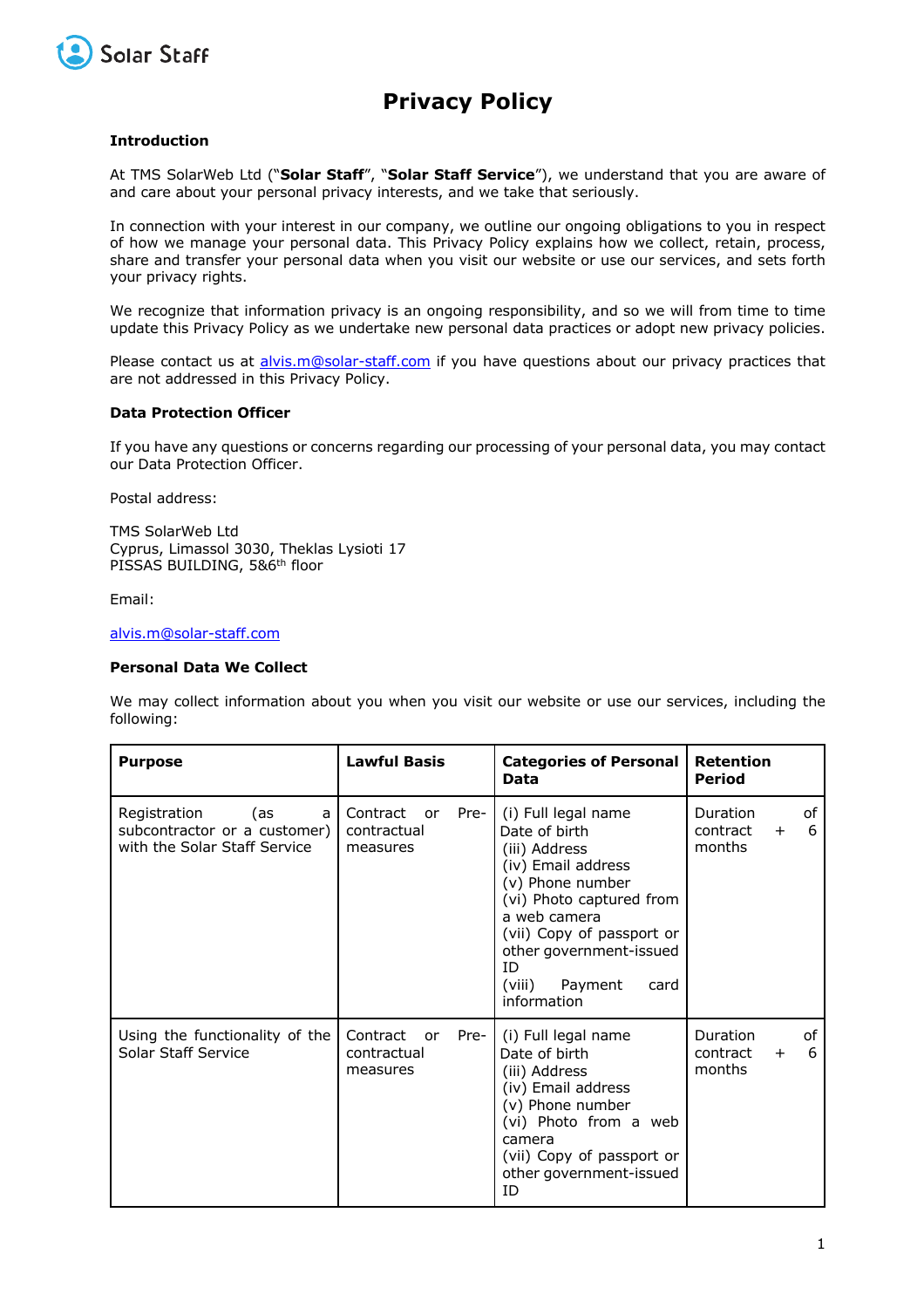

|                                                                                                                                                                                                                                                                                                                                            |                                                                                   | (viii)<br>Payment<br>card<br>information<br>(ix) Cookie files                                                                 |                                |              |         |
|--------------------------------------------------------------------------------------------------------------------------------------------------------------------------------------------------------------------------------------------------------------------------------------------------------------------------------------------|-----------------------------------------------------------------------------------|-------------------------------------------------------------------------------------------------------------------------------|--------------------------------|--------------|---------|
| (i) Marketing emails or other<br>promotional<br>materials<br>regarding new functionalities<br>or services offered by Solar<br>(ii) products<br>Staff, or<br>or<br>provided<br>by<br>its<br>services<br>subsidiaries,<br>affiliates<br>or<br>partners, including marketing<br>partners, as well<br>as<br>(iii)<br>information you requested | (i) Contract or Pre-<br>contractual<br>measures<br>(ii)<br>Legitimate<br>interest | (i) Full legal name<br>(ii) Email address<br>(iii) Phone number                                                               | Duration<br>contract<br>months | $\ddot{}$    | of<br>6 |
| Statistical research based on<br>personal data you provided,<br>including survey data, used<br>for<br>purposes<br>such<br>as<br>οf<br>optimization<br>your<br>interactions with Solar Staff<br>Service, its functionality and<br>services                                                                                                  | Contract<br>Pre-<br>or<br>contractual<br>measures                                 | (i) Full legal name<br>(ii) Email address<br>(iii) Phone number                                                               | Duration<br>contract<br>months | $+$          | оf<br>6 |
| Offering<br>you<br>special<br>functionalities within the Solar<br>Staff Service, including, but<br>not<br>limited<br>to<br>ordering<br>services<br>completing<br>and<br>projects, as well as saving<br>order,<br>service<br>your<br>and<br>project history                                                                                 | Pre-<br>Contract<br><b>or</b><br>contractual<br>measures                          | (i) Full legal name<br>(ii) Email address<br>(iii) Phone number                                                               | Duration<br>contract<br>months | $\pm$        | оf<br>6 |
| Sending<br>notifications<br>you<br>related to Solar Staff Service<br>and your use of said service                                                                                                                                                                                                                                          | Contract<br>Pre-<br>or<br>contractual<br>measures                                 | (i) Full legal name<br>Email address<br>(iii) Phone number                                                                    | Duration<br>contract<br>months | $\pm$        | of<br>6 |
| Fulfillment of our obligations<br>with regard to payments for<br>works or services completed<br>by subcontractors                                                                                                                                                                                                                          | Pre-<br>Contract<br>or<br>contractual<br>measures                                 | (i) Full legal name<br>(ii)<br>Payment<br>card<br>information<br>(iii) IP address                                             | Duration<br>contract<br>months | $\mathrm{+}$ | оf<br>6 |
| Verification of subcontractor's<br>identity, KYC compliance                                                                                                                                                                                                                                                                                | (i) Contract or Pre-<br>contractual<br>measures<br>(ii) Consent                   | (i) Full legal name<br>(ii) Photo captured from<br>a web camera<br>(iii) Copy of passport or<br>other government-issued<br>ID | Duration<br>contract<br>months | $\ddot{}$    | of<br>6 |
| network<br>Ensuring<br>and<br>information security                                                                                                                                                                                                                                                                                         | Contract<br>Pre-<br>or<br>contractual<br>measures                                 | (i) Full legal name<br>(ii) Cookie files                                                                                      | Duration<br>contract<br>months | $\ddot{}$    | of<br>6 |

# **Personal Data of Children and Minors**

We do not knowingly collect, process, store, use or disclose personal data of individuals under 14 (fourteen) years old if he (she) is a citizen of a member state of the Commonwealth of Independent States, and under 15 (fifteen) years old if he (she) is a citizen of the European Union or any other country. Please refrain from using our service if you are not: (1) at least 14 (fourteen) years old if you are a citizen of a member state of the Commonwealth of Independent States, and at least 15 (fifteen) years old if you are a citizen of the European Union or any other country, and (2) obtained all necessary permissions and consents for performance of works and/or rendering of services if such are required in the jurisdiction from which you access and use Solar Staff Service.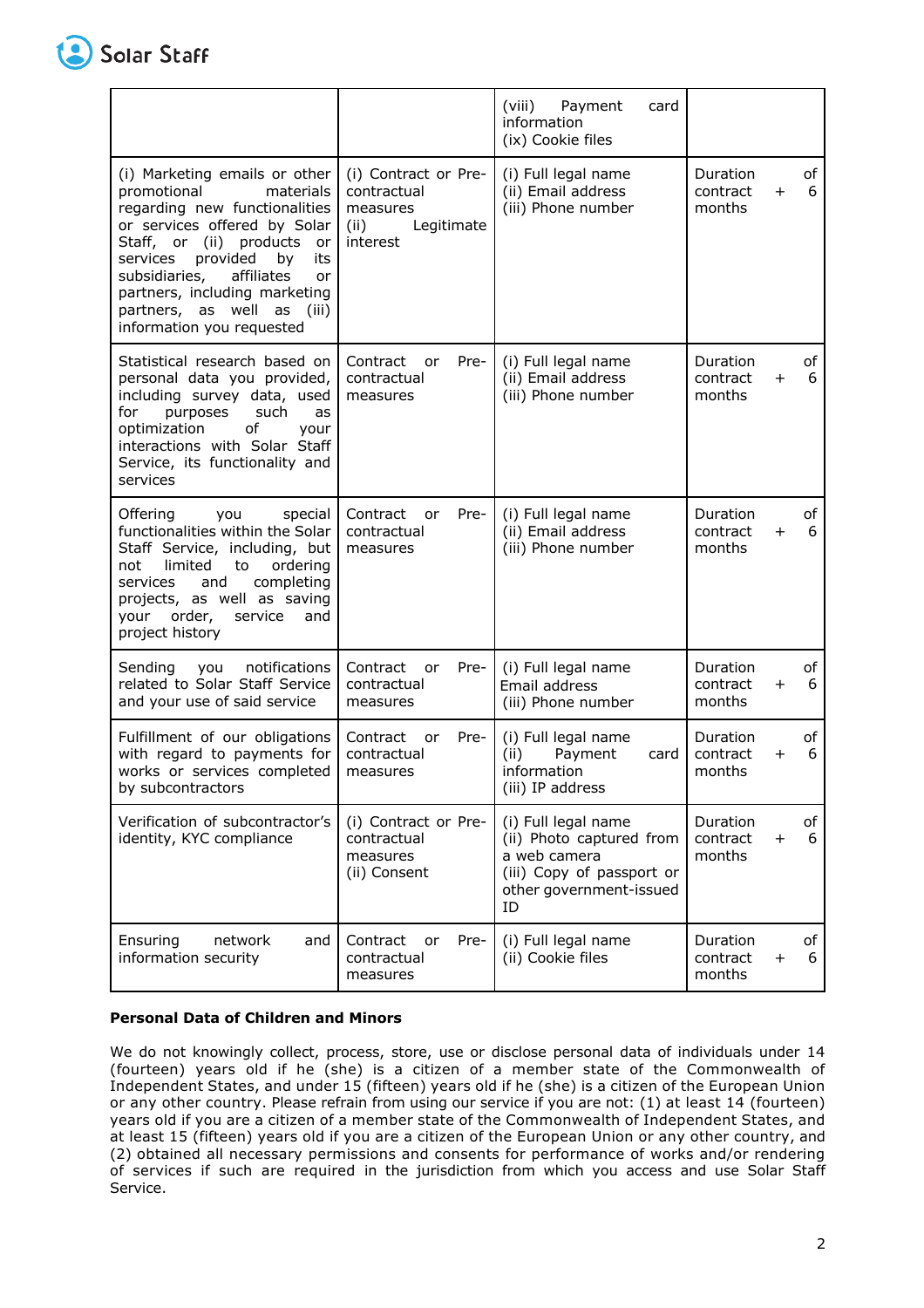

# **Special Categories of Personal Data**

In order to comply with "Know your customer" ("KYC") procedure requirements, we must verify your identity. This verification process includes comparing your passport or ID photo to the biometric parameters of your face captured during a live web camera session. We ask for your explicit consent to processing your biometric data by us or a processor of our choosing. You can withdraw your consent at any time by contacting us at alvis.m@solar-staff.com.

# **Cookies and Tracking**

Like many other websites, the Solar Staff website (https://solar-staff.com) uses cookies. A "cookie" is a small data file that is placed on your computer or mobile device when you use the Solar Staff Service. We may deploy cookies to collect, store, and sometimes track information in order to improve the Solar Staff Service and the functionality and services it offers by storing user preferences, recording session information, which pages you access or visit, your past activity. This helps us ensure that you are not repeatedly sent the same advertising materials or notifications, and to collect other information that you send or that may be required for maintenance, improvement and enhancement of the Solar Staff Service.

We may also deploy "web beacons" and similar technologies to assist with delivery of the cookies to your computer or mobile device. Please note that blocking or rejecting cookies on your computer or other device may prohibit you from accessing or using certain functionalities or services available on the Solar Staff website.

This website uses Google Analytics, a web analytics service provided by Google, Inc. ("**Google**"). Google places cookies on your computer to help us analyze how you use our website. The information associated with the cookie (including your IP address) may be transmitted to and stored by Google on its servers, which are located in many countries around the world, including United States. Google will use this information for the purposes of evaluating your use of the website, compiling reports on website activity for website operators and providing other services relating to website activity and internet usage. Google may also transfer this information to third parties where required to do so by law, or where such third parties process the information on Google's behalf. Google will not associate your IP address with any other data held by Google. You may refuse the use of cookies by selecting the appropriate settings on your browser, however please note that if you do so, you may not be able to use the full functionality of this website. You may also opt out of personalized advertising by Google by visiting ad settings. To find out more about Google's data collection and processing practices, please read its privacy policy.

We also use Facebook Business Tools, including Facebook Connect, Facebook Custom Audience and Facebook Pixel, provided by Facebook, Inc. ("**Facebook**"). These are technologies that help us integrate with Facebook, understand and measure our products and services, and better reach and serve people who use or might be interested in our products and services. Similar to Google, Facebook uses cookies to collect information when you visit or use our website. If you registered on our website using your Facebook profile, Facebook may be able to link information about your visits and actions on our website with your Facebook profile information. To read more about Facebook's data collection and cookie-setting practices, please read its data policy and cookie policy. You can also use your Facebook ad preferences to learn why you're seeing a particular ad and control how Facebook uses information it collects to show you ads. To show you better ads, Facebook uses data that advertisers and other partners provide it about your activity off Facebook company Products, including websites and apps. You can control whether Facebook uses this data to show you ads in your Facebook ad settings.

You can opt out of seeing online interest-based ads from Google and other participating companies through the European Interactive Digital Advertising Alliance in Europe, the Digital Advertising Alliance in the US, the Digital Advertising Alliance of Canada in Canada, or through your mobile device settings. Please note ad blockers and tools that restrict cookie use may interfere with these controls.

We also provide a limited amount of your personal data (such as sign-up date and your email address) to Intercom, Inc. ("**Intercom**") and utilize Intercom to collect data for analytics purposes when you visit Solar Staff website (https://solar-staff.com) or use Solar Staff Service. As a data processor, Intercom analyzes your use of Solar Staff website and/or Solar Staff Service and tracks our relationship by way of cookies and similar technologies so that Solar Staff can improve its service to you. For more information on Intercom's use of cookies, please visit cookie policy. Solar Staff may also use Intercom as a medium for communications, either through email, or through messages within Solar Staff Service. The Intercom Messenger Apps and Apps in Inbox products may also provide you with access to other third-party applications such as Stripe. You should consult these third parties' privacy notices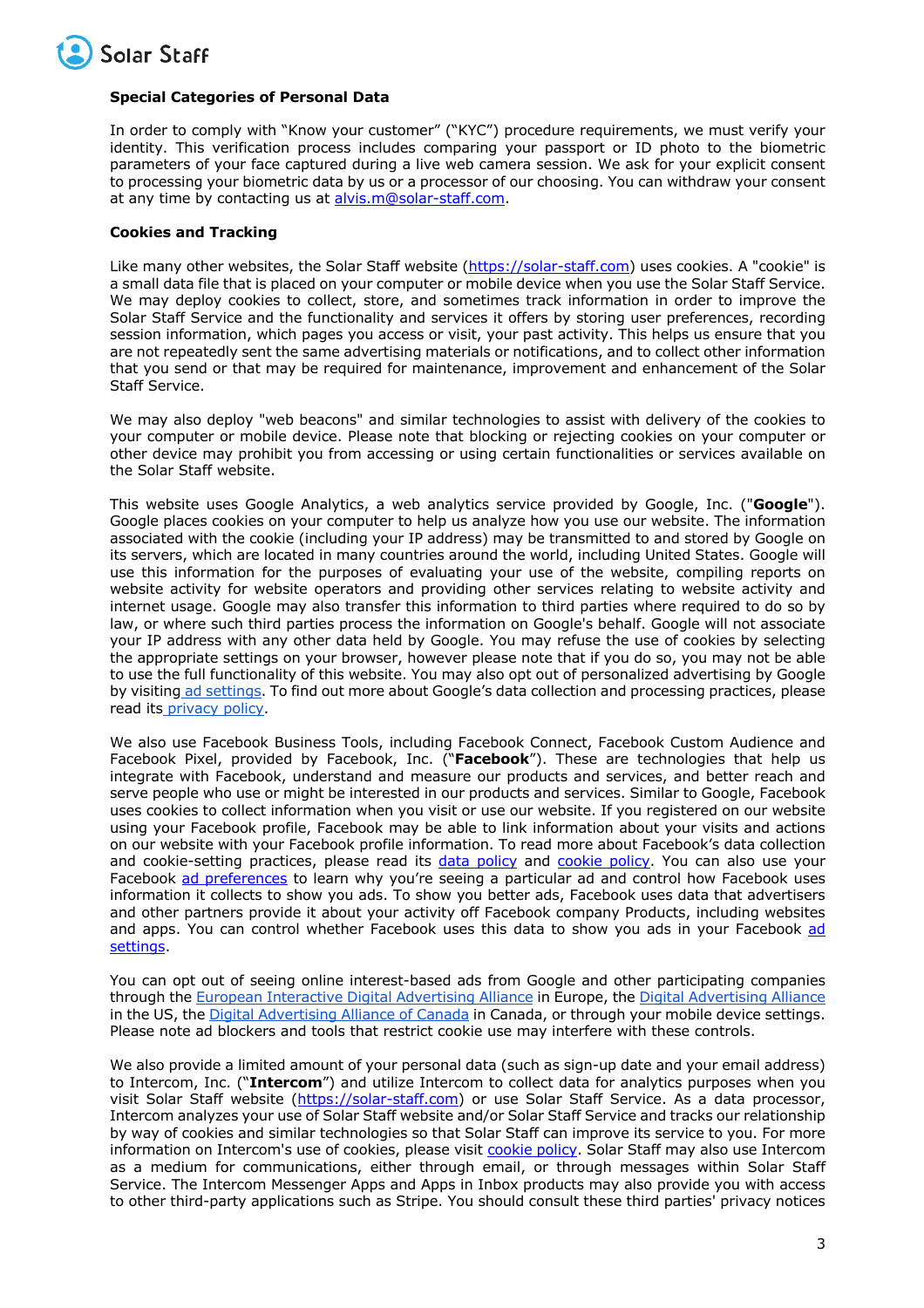

for further information on their use of your personal data. Intercom collects publicly available contact and social information related to you, such as your email address, gender, company, job title, photos, website URLs, social network handles and physical addresses, to enhance your user experience. For more information on the privacy practices of Intercom, please visit privacy policy. Intercom's services are governed by Intercom's terms of use which can be found at terms of use. If you would like to opt out of having your personal data collected by or submitted to Intercom, please contact us at alvis.m@solar-staff.com.

If you are in the European Union, the transfer of your information from the EEA to the United States is permitted under the Article 45 of the General Data Protection Regulation (GDPR), as Google, Facebook and Intercom adhere to the EU-US Privacy Shield self-regulatory framework. You can find the details of the framework here.

# **When and How We Share Information with Others**

In order to provide you with services, we share your personal data with the following vendors and service providers:

# **Sum & Substance Ltd**

*80 Wood Ln, White City Tel: +44 15 15 28 01 99 Email: info@sumsub.com Data Protection Policy link*

We also partner with the following international payment providers:

# **QIWI**

*Mikr. Chertanovo Severnoye 1A, bld.1 Moscow 117648, Russia Tel.: +7 495 783 59 59 Email: ns@qiwi.com Privacy Policy link, GDPR compliance link*

# **FENIGE SP. Z O.O.**

*ul. Cząstkowska 14 01-678 Warsaw, Poland Tel: +48 22 382 10 24 Email: contact@fenige.eu*

# **CardPay Ltd**

*Thanet House Business Centre, 231-232 Strand, London WC2R 1DA, United Kingdom*

*2033 Gateway Place, Suite 500, San Jose, CA 95110, USA Emails: europe@cardpay.com; usa@cardpay.com Privacy Notice link*

#### **PayPal, Inc**

*2211 North First Street, San Jose, CA 95131, USA Tel: +1 888 221 1161 Email: link Privacy Statement link* 

# **Paymaster24**

*7 Portugal Place, Cambridge, CB5 8AF, England, UK Tel: +44 (0) 1223 967 376 Email: privacy@paymaster24.com Privacy Policy link* **WebMoney Transfer Ltd**

*Vytenio g. 4, LT-03113 Vilnius, Lithuania*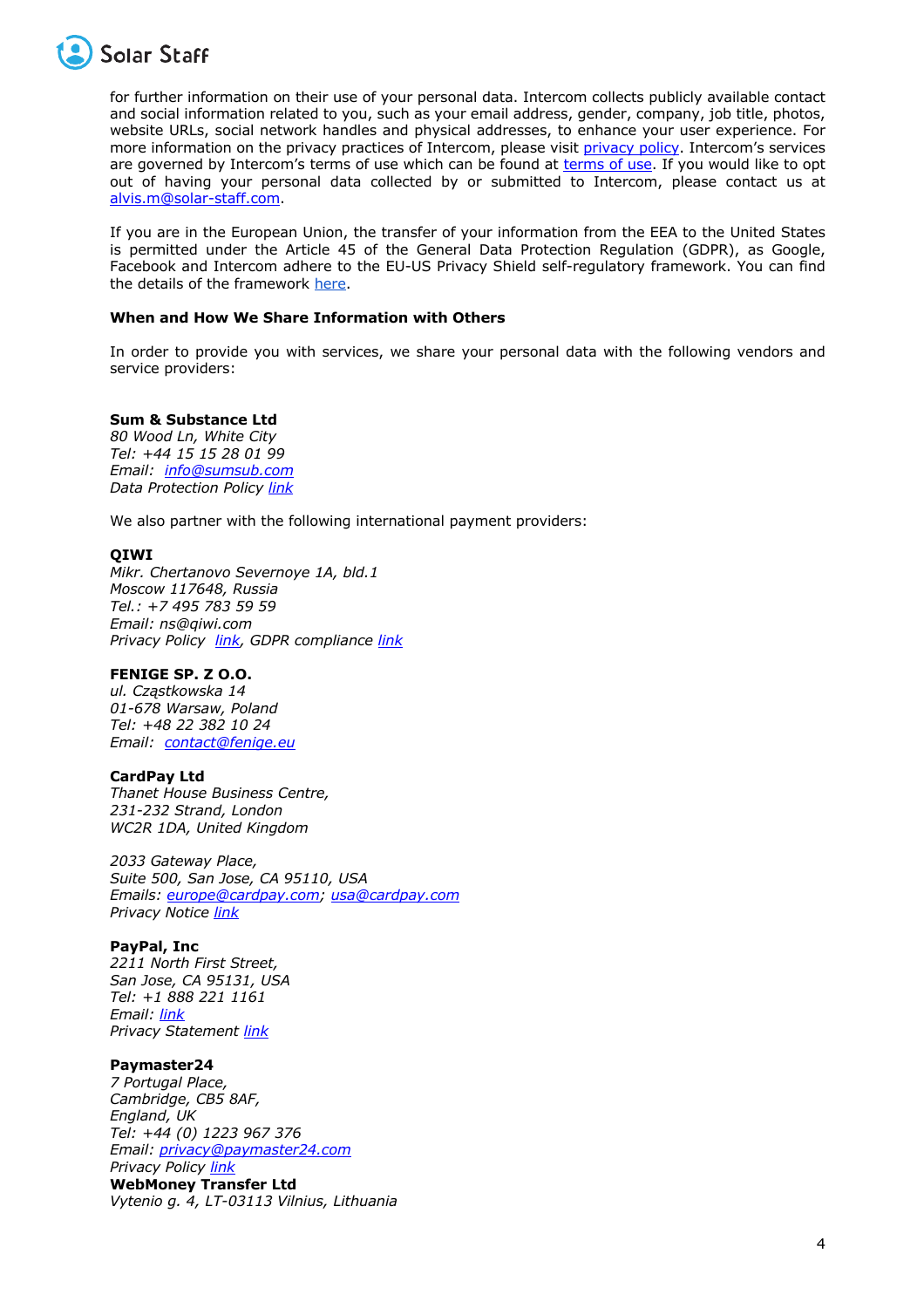

**"WebMoney.RU" LLC** *119049, Russian Federation, Moscow, Koroviy val street 7, bld.1 Tel: +7 (495) 727-43-33 Privacy policy ссылка*

# **JSC "ALFA-BANK"**

*Bank of Russia General License № 1326 of January 16th, 2015 27 Kalanchevskaya street, Moscow 107078, the Russian Federation Tel: +7 495 620 91 91 Email: mail@alfabank.ru Policy of personal data processing link, GDPR compliance link*

# **Bank 131, LLC**

*Banking license No. 3538 from April 12, 2019 420012, the Russian Federation, Republic of Tatarstan Kazan city, Nekrasova street, bld. 38 Tel: +7 843 598 31 31 Email: partners@131.ru Policy of personal data processing link*

#### **Rietumu Banka**

*Registration number 40003074497 7 Vesetas Street, Riga, LV-1013, the Republic of Latvia info@rietumu.lv +371 67025555 Privacy information link*

#### **Revolut Limited**

4th Floor, 7 Westferry Circus E14 4HD London, United Kingdom *Tel: +442033228352 Privacy Policy link*

We may also be required to share your personal data with various financial institutions and/or enforcement or court authorities to comply with applicable laws, prevent fraud, enforce an agreement we have with you, or to protect our rights, property or safety, or the rights, property or safety of our employees or others.

Additionally, we may reveal your personal data to third-parties if: (1) you request or authorize it; (2) to address emergencies or acts of God; and (3) to address disputes, claims, or to persons demonstrating legal authority to act on your behalf.

# **Your Rights**

The European Union's General Data Protection Regulation and other countries' privacy laws provide certain rights for data subjects.

If you wish to confirm that Solar Staff is processing your personal data, or to have access to the personal data it may have about you, please contact us at alvis.m@solar-staff.com.

You may also request information about: the purpose of the processing; the categories of personal data concerned; who we share your personal data with; what the source of the data was (if you didn't provide it directly to us); and how long it will be stored. You have the right to correct (rectify) the record of your personal data maintained by Solar Staff if it is inaccurate. You may request that we erase that data or cease processing it, subject to certain exceptions.

Where our lawful basis for processing your personal data is Contract or Pre-contractual measures, if technically feasible, we will—at your request—provide your personal data to you or transmit it directly to another controller, subject to certain exceptions. Where our lawful basis for processing is legitimate interest, you have the right to object to such processing.

In many countries, you have the right to lodge a complaint with the appropriate data protection authority if you have concerns about how we process your personal data.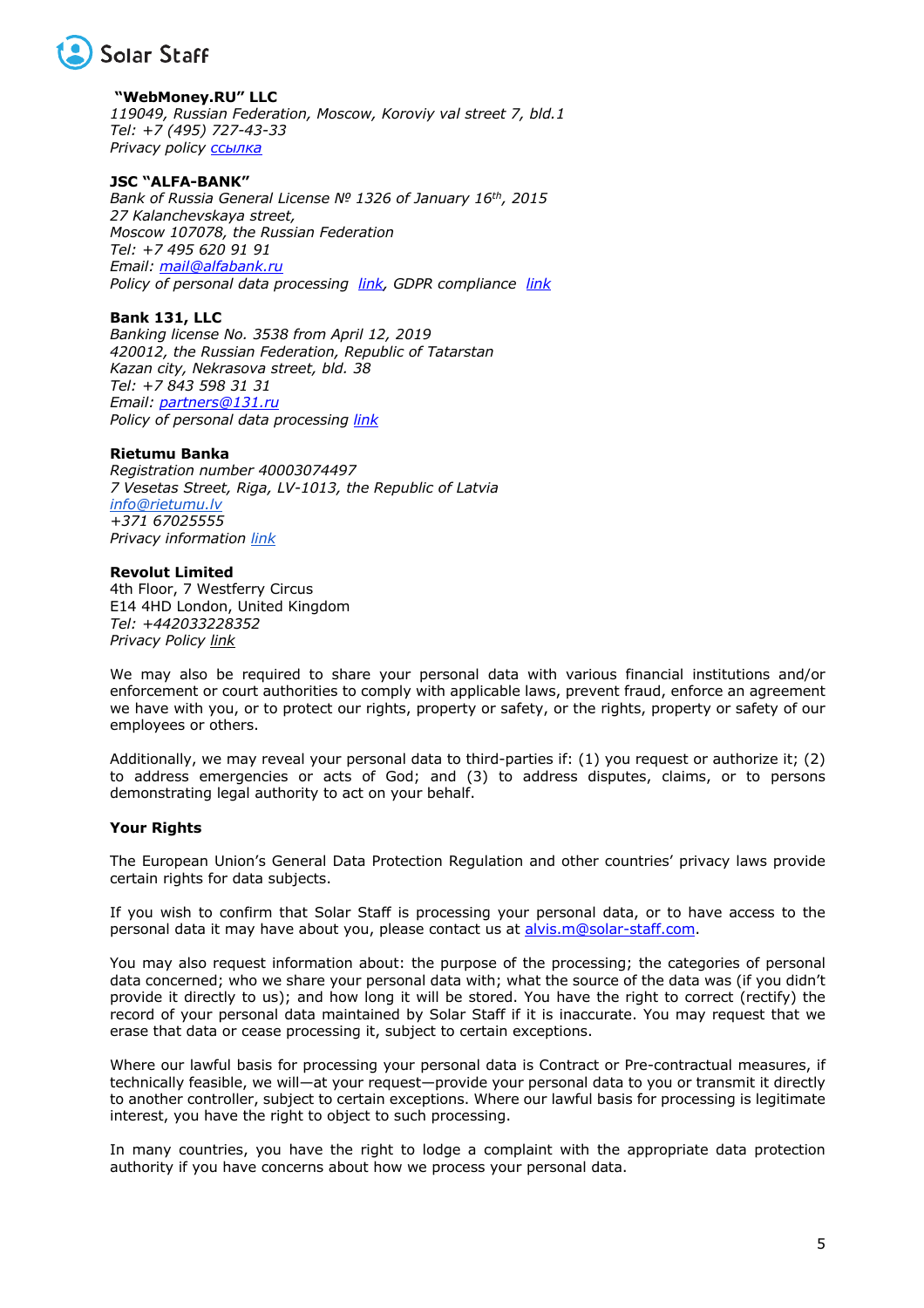

Reasonable access to your personal data will be provided at no cost upon request made to Solar Staff at alvis.m@solar-staff.com. If access cannot be provided within a reasonable time frame, we will provide you with a date when the information will be provided. If for some reason access is denied, we will provide an explanation as to why access has been denied.

# **Security of Your Information**

To help protect the privacy of personal data you transmit through the use of our services, we maintain physical, technical and administrative safeguards. We update and test our security technology on an ongoing basis. We restrict access to your personal data to those employees who need to know that information to provide services to you. In addition, we train our employees about the importance of confidentiality and maintaining the privacy and security of your data. We commit to taking appropriate disciplinary measures to enforce our employees' privacy responsibilities.

# **Data Storage and Retention**

Solar Staff retains personal data for the duration of the customer's relationship with us plus additional six months, or longer where we have a reason to believe that we may need it to address future legal disputes or claims.

For more information on where and how long your personal data is stored, and for more information on your rights of erasure and portability, please contact us at alvis.m@solar-staff.com.

# **Changes and Updates to the Privacy Policy**

As our organization and services change from time to time, this Privacy Policy is expected to change as well. We reserve the right to amend it at any time, for any reason, without notice to you, other than the posting of the amended Privacy Policy on this site. We may email periodic reminders of our notices and terms and conditions and will email users of material changes thereto, but you should check our site frequently to see the current Privacy Policy that is in effect and any changes that may have been made to it. The provisions contained herein supersede all previous notices or statements regarding our privacy practices and the terms and conditions that govern the use of this site.

By using Solar Staff website and services, you agree to the terms and conditions contained in this Privacy Policy and any other agreement we might have with you. If you do not agree to these terms and conditions, you should not use this site or any Solar Staff services.

# **Questions, Concerns or Complaints**

We are: TMS SolarWeb Ltd Cyprus, Limassol 3030, Theklas Lysioti 17 PISSAS BUILDING, 5&6<sup>th</sup> floors alvis.m@solar-staff.com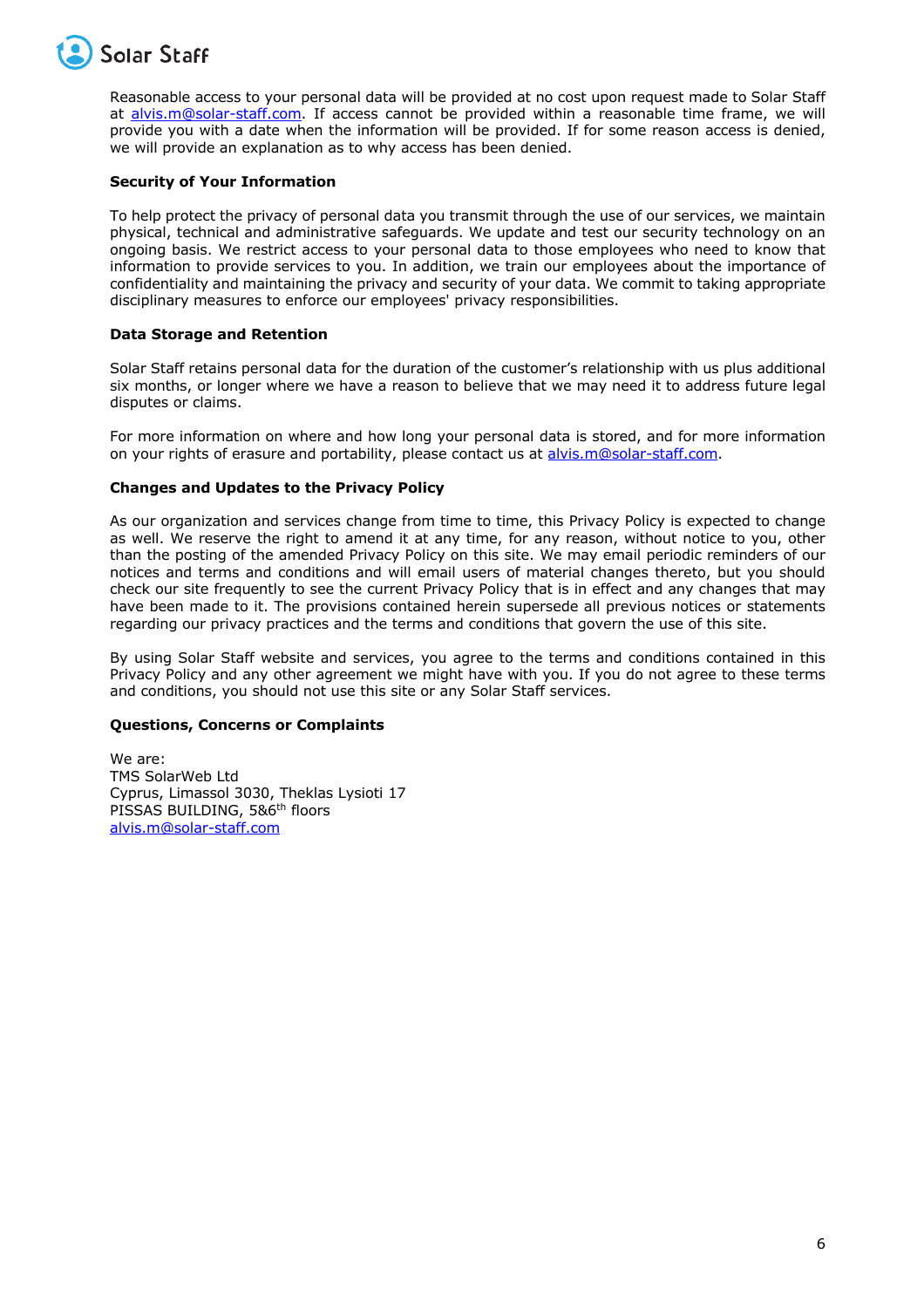

# **Политика Конфиденциальности**

### **Общие положения**

В TMS SolarWeb Ltd («**Solar Staff**», «**Сервис Solar Staff**») мы понимаем, что вы заботитесь о вашей персональной приватности, и мы относимся к этому серьезно.

В связи с вашей заинтересованностью в сотрудничестве с нашей компанией, мы излагаем наши обязательства перед вами по отношению к использованию и обработке ваших персональных данных. В этой Политике Конфиденциальности объясняется как мы собираем, храним, обрабатываем, и передаем ваши персональные данные при посещении нашего веб-сайта или использовании наших услуг, и сообщаем ваши права на приватность.

Мы понимаем, что защита ваших персональных данных является нашим постоянным обязательством, поэтому мы время от времени обновляем эту Политику Конфиденциальности, когда начинаем применять новые методы обработки персональных данных или вносим существенные изменения в наши правила защиты персональных данных.

Если у вас есть вопросы о наших методах обработки персональных данных, которые не упомянуты в настоящей Политике Конфиденциальности, пожалуйста, свяжитесь с нами по электронному адресу alvis.m@solar-staff.com.

#### **Инспектор по защите персональных данных**

При возникновении вопросов или жалоб, связанных с обработкой ваших данных нашей компанией, пожалуйста свяжитесь с нашим инспектором по защите персональных данных.

Почтовый адрес:

TMS SolarWeb Ltd Cyprus, Limassol 3030, Theklas Lysioti 17 PISSAS BUILDING, 5&6<sup>th</sup> floor

Электронный адрес:

#### alvis.m@solar-staff.com

#### **Персональные данные, которые мы собираем**

Мы можем собирать информацию о вас при посещении нашего веб-сайта или использовании наших услуг, в том числе:

| Цель обработки                                                                               | Законные<br>основания                         | Категории<br>персональных<br>данных                                                                                                                                                                                                                                        | Сроки<br>хранения                           |
|----------------------------------------------------------------------------------------------|-----------------------------------------------|----------------------------------------------------------------------------------------------------------------------------------------------------------------------------------------------------------------------------------------------------------------------------|---------------------------------------------|
| Регистрация на сайте Solar<br>Staff.com (в<br>качестве<br>субподрядчика<br>или<br>заказчика) | Договор<br>или<br>пред-<br>договорные<br>меры | $(i)$ $\Phi$ <i>MO</i><br>(ii) Дата рождения<br>(iii) Адрес проживания<br>(iv) Адрес электронной почты<br>(v) Номер телефона<br>(vi) Фото с веб-камеры<br>(vii) Копия паспорта или другого<br>национального<br>идентификационного документа<br>(vii) Номер платежной карты | Срок<br>действия<br>договора +<br>6 месяцев |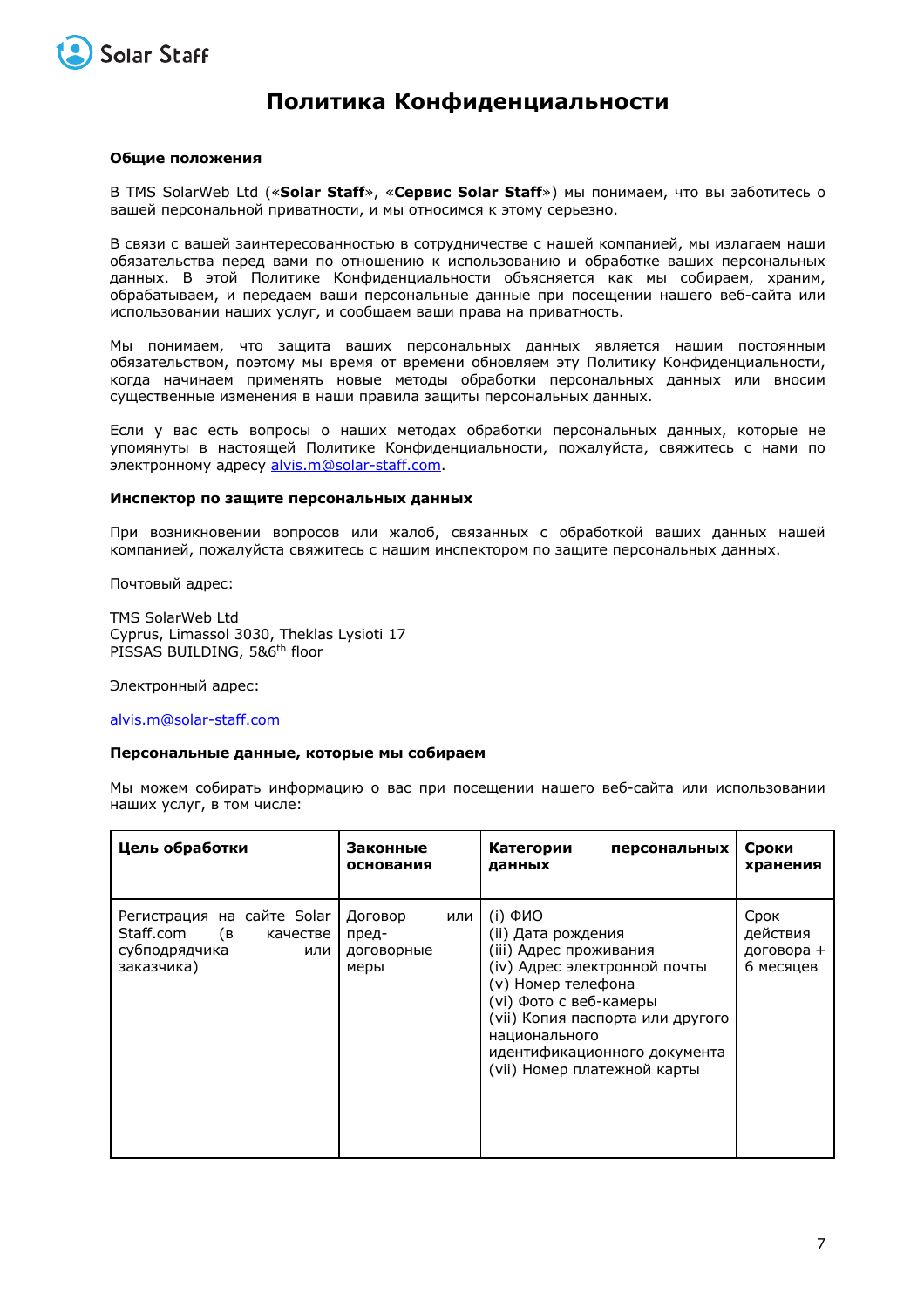

| Предоставление<br>Сервиса<br>функциональности<br>Solar Staff                                                                                                                                                                                                                                                                                                                                                             | Договор<br>или<br>пред-<br>договорные<br>меры                                      | (i) <b>OMO</b><br>(ii) Дата рождения<br>(iii) Адрес проживания<br>(iv) Адрес электронной почты<br>(v) Номер телефона<br>(vi) Фото с веб-камеры<br>(vii) Копия паспорта или другого<br>национального<br>идентификационного документа<br>(viii) Номер платежной карты<br>(ix) Cookie файлы | Срок<br>действия<br>договора +<br>6 месяцев |
|--------------------------------------------------------------------------------------------------------------------------------------------------------------------------------------------------------------------------------------------------------------------------------------------------------------------------------------------------------------------------------------------------------------------------|------------------------------------------------------------------------------------|------------------------------------------------------------------------------------------------------------------------------------------------------------------------------------------------------------------------------------------------------------------------------------------|---------------------------------------------|
| (i)<br>Рассылка<br>промо-<br>N<br>рекламных<br>материалов,<br>ОТНОСЯЩИХСЯ<br>новой<br>к<br>функциональности<br>или<br>службам Сервиса Solar Staff,<br>или (ii) продукты или услуги<br>предоставляемые<br>нашими<br>дочерними<br>или<br>аффилированными лицами и<br>партнерами, в том числе,<br>рекламными партнерами, а<br>также (iii) направление Вам<br>иной<br>информации,<br>которой<br>получение<br>Вы<br>запросили | (i) Договор<br>или<br>пред-<br>договорные<br>меры<br>(ii)<br>Легитимный<br>интерес | (i) <b>OMO</b><br>(ii) Адрес электронной почты<br>(iii) Номер телефона                                                                                                                                                                                                                   | Срок<br>действия<br>договора +<br>6 месяцев |
| Проведение статистических<br>исследований,<br>основанных<br>на предоставленных Вами<br>Персональных<br>Данных,<br>включая<br>информацию,<br>опросов<br>полученную<br>из<br>пользователей, для целей<br>улучшения и оптимизации<br>Вашего взаимодействия<br>$\mathsf{C}$<br>Сервисом Solar Staff,<br>его<br>функциональностью<br>N<br>службами                                                                            | Договор<br>или<br>пред-<br>договорные<br>меры                                      | $(i)$ $\Phi$ <i>NO</i><br>(ii) Адрес электронной почты<br>(iii) Номер телефона                                                                                                                                                                                                           | Срок<br>действия<br>договора +<br>6 месяцев |
| особой<br>Вам<br>Предложение<br>функциональности Сервиса<br>Solar Staff, включая но не<br>ограничиваясь<br><b>ВОЗМОЖНОСТЬЮ</b><br>заказывать<br>услуги, выполнять проекты,<br>и ведение истории Ваших<br>заказов услуг и выполнения<br>проектов                                                                                                                                                                          | Договор<br>или<br>пред-<br>договорные<br>меры                                      | $(i)$ $\Phi$ <i>NO</i><br>(ii) Адрес электронной почты<br>(iii) Номер телефона                                                                                                                                                                                                           | Срок<br>действия<br>договора +<br>6 месяцев |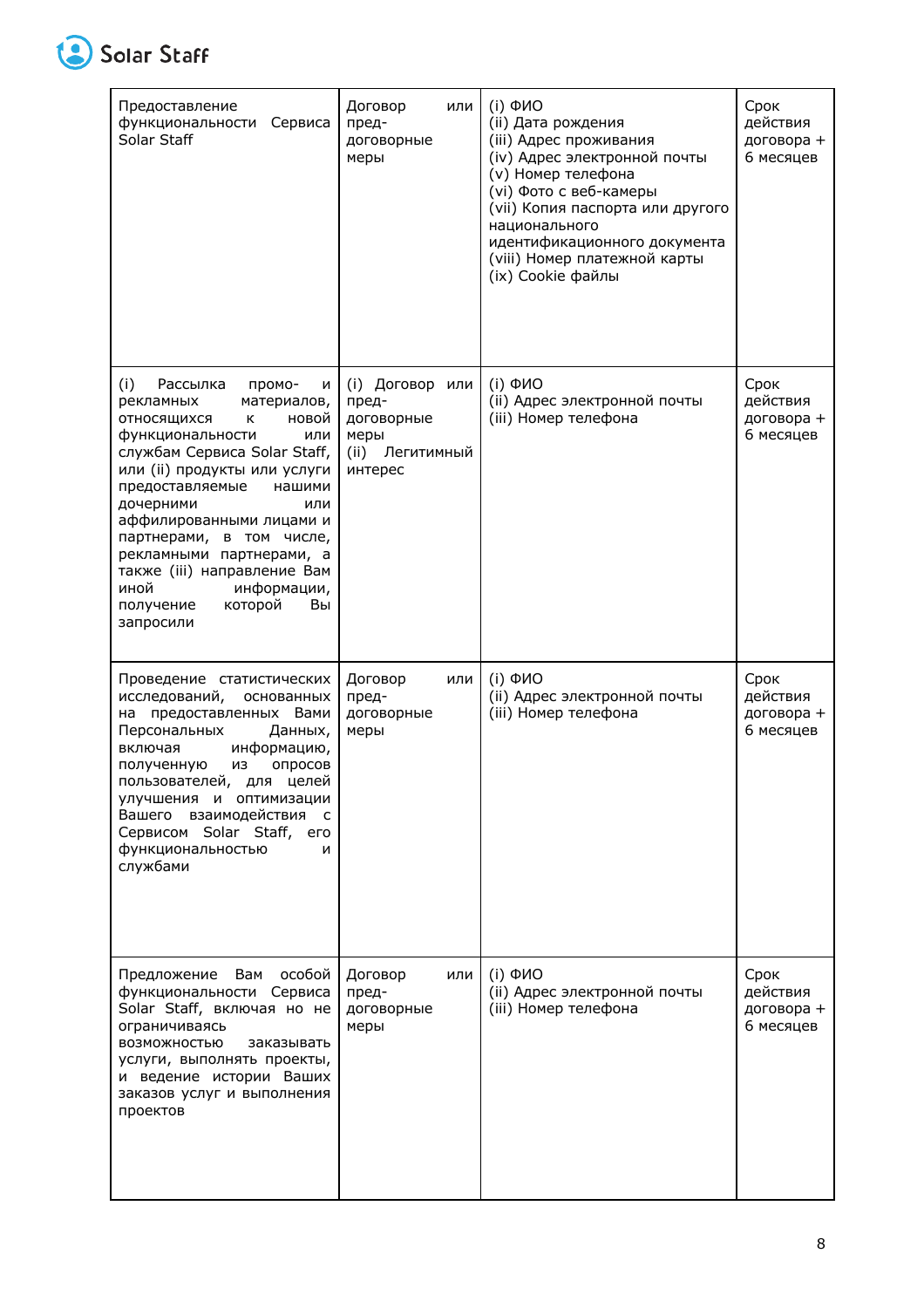

# **Solar Staff**

| Вам<br>Направление<br>уведомлений, относящихся к<br>Сервису Solar<br><b>Staff</b><br>И<br>использованию<br>Вами<br>Сервиса Solar Staff                 | Договор<br>или<br>пред-<br>договорные<br>меры | $(i)$ $\Phi$ <i>MO</i><br>(ii) Адрес электронной почты<br>(iii) Номер телефона                                                       | Срок<br>действия<br>договора +<br>6 месяцев |
|--------------------------------------------------------------------------------------------------------------------------------------------------------|-----------------------------------------------|--------------------------------------------------------------------------------------------------------------------------------------|---------------------------------------------|
| Выполнение<br>наших<br>обязательств<br>выплате<br><b>no</b><br>вознаграждения<br>субподрядчикам<br>за<br>выполненные работы<br>или<br>оказанные услуги | Договор<br>или<br>пред-<br>договорные<br>меры | (i) ФИО<br>(ii) Информация о платёжной<br>карте<br>(iii) IP адрес                                                                    | Срок<br>действия<br>договора +<br>6 месяцев |
| Верификация<br>личности<br>субподрядчиков,<br>выполнение<br>процедуры<br>"Знай своего клиента" (КҮС)                                                   | Согласие                                      | $(i)$ $\Phi$ <sub>MO</sub><br>(ii) Фото с веб камеры<br>(iii) Копия паспорта<br>или<br>национального<br>идентификационного документа | Срок<br>действия<br>договора +<br>6 месяцев |
| Обеспечение<br>информационной<br>безопасности<br>и<br>безопасности сетей                                                                               | Договор<br>или<br>пред-<br>договорные<br>меры | $(i)$ $\Phi$ <i>MO</i><br>(ii) cookie файлы                                                                                          | Срок<br>действия<br>договора +<br>6 месяцев |

# **Персональные данные детей и несовершеннолетних**

Мы не собираем, не обрабатываем, не храним, не используем или не передаём личные данные лиц в возрасте до 14 (четырнадцати) лет, если он(она) является гражданином(-кой) государства-участника Содружества Независимых Государств, и до 15 (пятнадцати) лет если он(она) является гражданином(-кой) Европейского Союза либо иной страны. Пожалуйста, воздержитесь от использования нашего сервиса, если Вы: (1) моложе 14 (четырнадцати) лет и являетесь гражданином(-кой) государства-участника Содружества Независимых Государств, и моложе 15 (пятнадцати) лет и являетесь гражданином(-кой) Европейского Союза либо иной страны; и (2) не получили все необходимые разрешения и согласия для выполнения работ и/или оказания услуг в стране, из которой Вы обращаетесь и используете Сервис Solar Staff.

#### **Особые категории персональных данных**

Для соблюдения требований процедуры «Знай своего клиента» («KYC»), мы должны подтвердить вашу личность. Этот процесс проверки включает в себя сравнение фотографии из вашего паспорта или удостоверения личности с биометрическими параметрами вашего лица, снятыми посредством веб-камеры. Во время заключения контракта, мы запрашиваем ваше отчетливое согласие на обработку ваших биометрических данных нами или субподрядчиком по нашему выбору. Вы можете отозвать своё согласие в любое время, обратившись к нам по электронному адресу alvis.m@solar-staff.com.

#### **Файлы Cookies и отслеживание**

Как и многие другие сайты, веб-сайт Solar Staff (https://solar-staff.com) использует файлы cookie. «Cookie» — это небольшой файл данных, который размещается на вашем компьютере или мобильном устройстве при использовании Сервиса Solar Staff. Мы можем использовать файлы cookie для сбора, хранения и иногда отслеживания информации, чтобы улучшать Сервис Solar Staff, и предлагаемые им функциональные возможности и услуги, сохранять пользовательские настройки, записывать информацию о сеансе, страницах, которые вы посещаете и ваши прошлые действия. Это помогает нам гарантировать, что вам не будут повторно отправляться одни и те же рекламные материалы или уведомления, а также собирать другую информацию, которую вы отправляете или которая может потребоваться для обслуживания и улучшения Сервиса Solar Staff.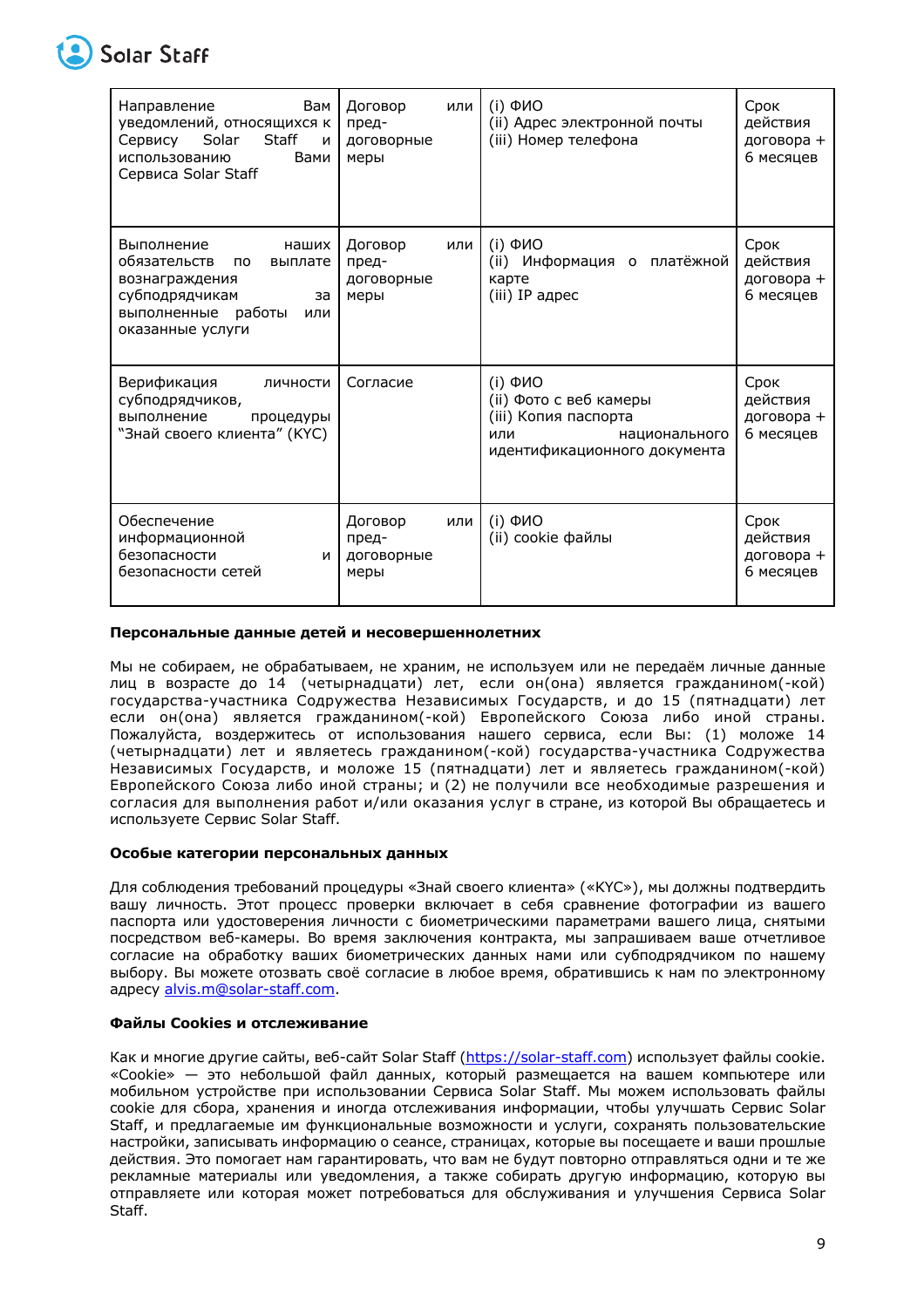

Мы также можем использовать «веб-маяки» и подобные технологии, чтобы помочь с доставкой файлов cookie на ваш компьютер или мобильное устройство. Обратите внимание, что блокировка или отказ от файлов cookie на вашем компьютере или другом устройстве могут ограничить ваш доступ к определенным функциям или услугам, доступным на веб-сайте Solar Staff, или их использование.

На этом веб-сайте используется Google Analytics, служба онлайн-статистики, предоставляемая Google, Inc. ("**Google**"). Google помещает файлы cookie на ваш компьютер, чтобы помочь нам проанализировать, как вы используете наш сайт. Информация, связанная с файлом cookie (включая ваш IP-адрес), может быть передана компании Google и сохранена ей на своих серверах, которые расположены во многих странах мира, включая Соединенные Штаты Америки. Google использует эту информацию для оценки вашего использования сайта, составления отчетов о деятельности сайта для его операторов и предоставления других услуг, связанных с деятельностью сайта и использованием Интернета. Google также может передавать эту информацию третьим лицам, если это требуется по закону, или когда такие лица обрабатывают информацию по распоряжению Google. Google не будет привязывать ваш IP-адрес к другим данным, хранящимися в Google. Вы можете отказаться от использования файлов cookie, выбрав соответствующие настройки в своем браузере, однако имейте в виду, если вы это сделаете, вы не сможете использовать полную функциональность нашего сайта. Вы также можете отказаться от персонализированной рекламы Google, посетив ad settings. Чтобы узнать больше о практике сбора и обработки данных Google, ознакомьтесь с её privacy policy.

Мы также используем Facebook Business Tools, в том числе Facebook Connect, Facebook Custom Audience и Facebook Pixel, предоставленные Facebook, Inc. ("**Facebook**"). Это технологии, которые помогают нам интегрироваться с Facebook, оценивать наш сервис, а также лучше обслуживать людей, которые используют или могут быть заинтересованы в наших продуктах и услугах. Подобно Google, Facebook использует файлы cookie для сбора информации при посещении или использовании нашего сайта. Если вы зарегистрировались на нашем сайте, используя свой профиль на Facebook, Facebook может связать информацию о ваших посещениях и действиях на нашем сайте с информацией о вашем профиле на Facebook. Чтобы узнать больше о методах сбора данных и настройках файлов cookie Facebook, ознакомьтесь с ее data policy и сookie policy. Вы также можете использовать свои Facebook ad preferences, чтобы узнать, почему вы видите конкретное объявление и контролировать, как Facebook использует информацию, которую она собирает, для показа ваших объявлений. Чтобы показать вам более качественные объявления, Facebook использует данные, которые рекламодатели и другие партнеры предоставляют о вашей деятельности вне компании Facebook, включая веб-сайты и приложения. Вы можете контролировать, использует ли Facebook эти данные, чтобы показывать рекламу, в настройках Facebook ad settings.

Вы можете отказаться от просмотра онлайн-рекламы от Google и других компаний через European Interactive Digital Advertising Alliance в Европе, Digital Advertising Alliance в США, Digital Advertising Alliance of Canada в Канаде или через настройки вашего мобильного устройства. Обратите внимание, что блокировки объявлений и инструменты, ограничивающие использование файлов cookie, могут помешать вам полноценно воспользоваться этим сервисом.

Мы также предоставляем ограниченное количество ваших персональных данных (такие как дата регистрации и адрес электронной почты) компании Intercom Inc. ("**Intercom**") и используем Intercom для сбора данных в аналитических целях, когда вы посещаете веб-сайт Solar Staff (https://solar-staff.com) или используете Сервис Solar Staff. Intercom, выступающий в качестве процессора данных, исследует ваше использование веб-сайта Solar Staff и/или Сервиса Solar Staff и отслеживает наше взаимодействие посредством файлов cookie и иных подобных технологий таким образом, чтобы Solar Staff мог улучшить свой сервис для вас. Ознакомиться с более подробной информацией по использованию файлов cookie компанией Intercom вы можете по ссылке **cookie policy**. Solar Staff также может использовать Intercom в качестве средства общения либо через электронную почту, либо через сообщения в Сервисе Solar Staff. Используемые средства коммуникации Intercom Messenger Apps и Apps в Inbox также могут предоставлять вам доступ к иным приложениям третьих лиц, например, Stripe. Вам необходимо ознакомиться с политикой конфиденциальности таких третьих лиц для более подробной информации об использовании ваших персональных данных. Для увеличения вашего пользовательского удобства, Intercom собирает о вас общедоступные контактные данные и социальную информацию, такую как адрес электронной почты, пол, наименование компании, занимаемую должность, фотографии, URL веб-сайта, участие в социальных сетях и фактический адрес. Ознакомиться с более подробной информацией по политике конфиденциальности Intercom вы можете по ссылке *privacy policy*. Услуги Intercom регулируются правилами использования Intercom, доступными по адресу terms of use. Если вы желаете исключить сбор или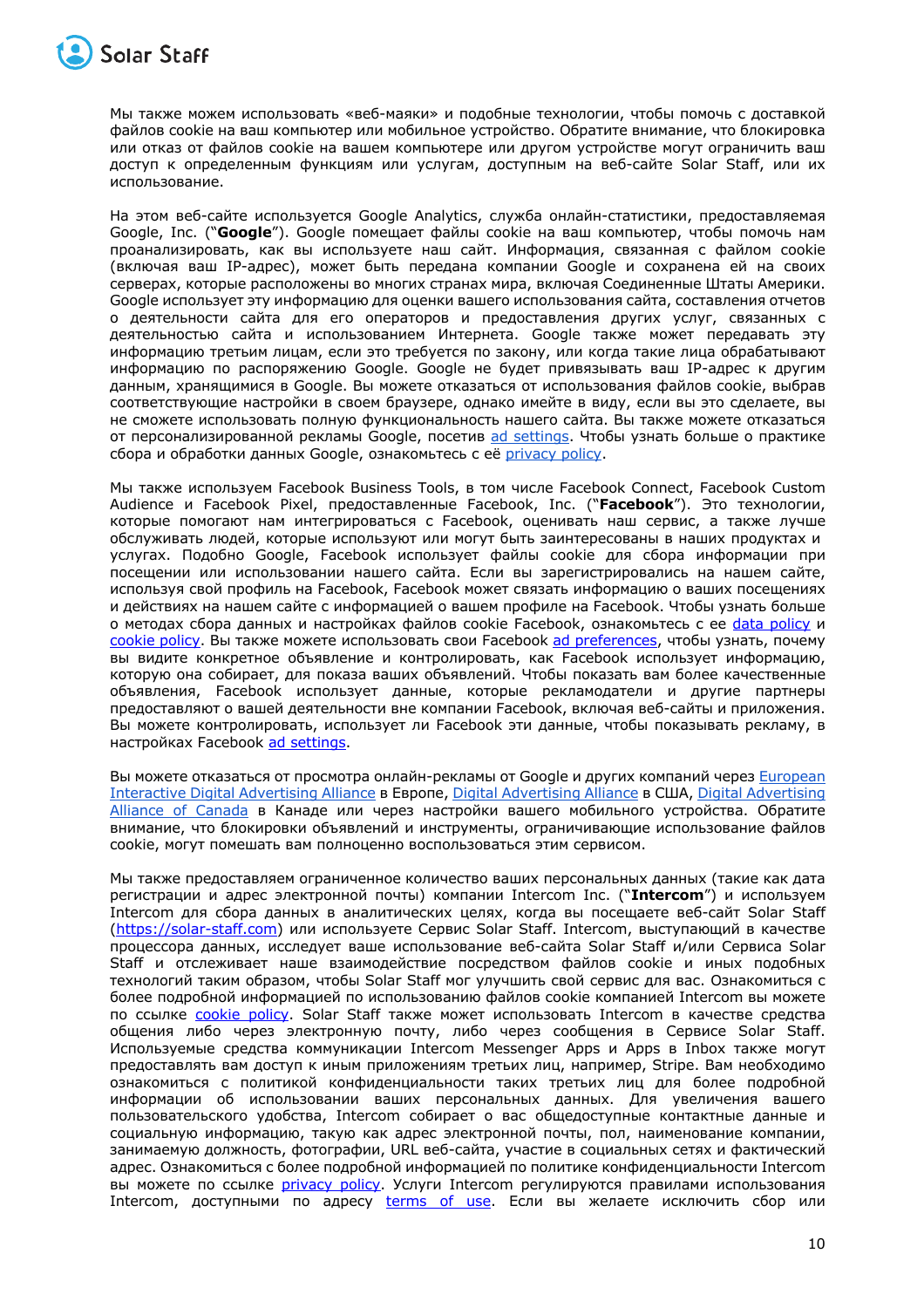

предоставление ваших персональных данных Intercom, пожалуйста, обратитесь к нам по электронному адресу alvis.m@solar-staff.com.

Если вы находитесь в Европейском Союзе, передача вашей информации в Соединенные Штаты является законной в соответствии со статьей 45 Общего регламента защиты персональных данных (GDPR), поскольку Google и Facebook придерживаются Программы "Щит Приватности" между ЕС и США (EU-US Privacy Shield). Детали этой программы вы можете найти здесь.

#### **Когда и как мы передаем персональные данные третьим лицам**

Чтобы предоставить вам услуги, мы передаем ваши персональные данные следующим партнерам и подрядчикам:

#### **Sum & Substance Ltd**

*80 Wood Ln, White City Tel: +44 15 15 28 01 99 Email: info@sumsub.com Data Protection Policy ссылка*

Мы также сотрудничаем со следующими международными платежными сервисами:

#### *QIWI plc*

*Микр. Чертаново Северное 1A, корп.1 Москва 117648, Российская Федерация Тел.: +7 495 783 59 59 Email: ns@qiwi.com Политика конфиденциальности ссылка, GDPR compliance ссылка*

# **FENIGE SP. Z O.O.**

*ul. Cząstkowska 14 01-678 Warsaw, Poland Tel: +48 22 382 10 24 Email: contact@fenige.eu*

#### **CardPay Ltd**

*Thanet House Business Centre, 231-232 Strand, London WC2R 1DA, United Kingdom*

*2033 Gateway Place, Suite 500, San Jose, CA 95110, USA Emails: europe@cardpay.com; usa@cardpay.com Privacy Notice ссылка*

### **PayPal, Inc**

*2211 North First Street, San Jose, CA 95131, USA Tel: +1 888 221 1161 Email: ссылка Privacy Statement ссылка*

# **Paymaster24**

*7 Portugal Place, Cambridge, CB5 8AF, England, UK Tel: +44 (0) 1223 967 376 Email: privacy@paymaster24.com Privacy Policy ссылка*

**WebMoney Transfer Ltd** *Vytenio g. 4, LT-03113 Vilnius, Lithuania* **ООО "ВебМани.Ру"** *119049, Россия, г. Москва, ул. Коровий вал, д. 7, строение 1 Тел: +7 (495) 727-43-33 Политика конфиденциальности ссылка*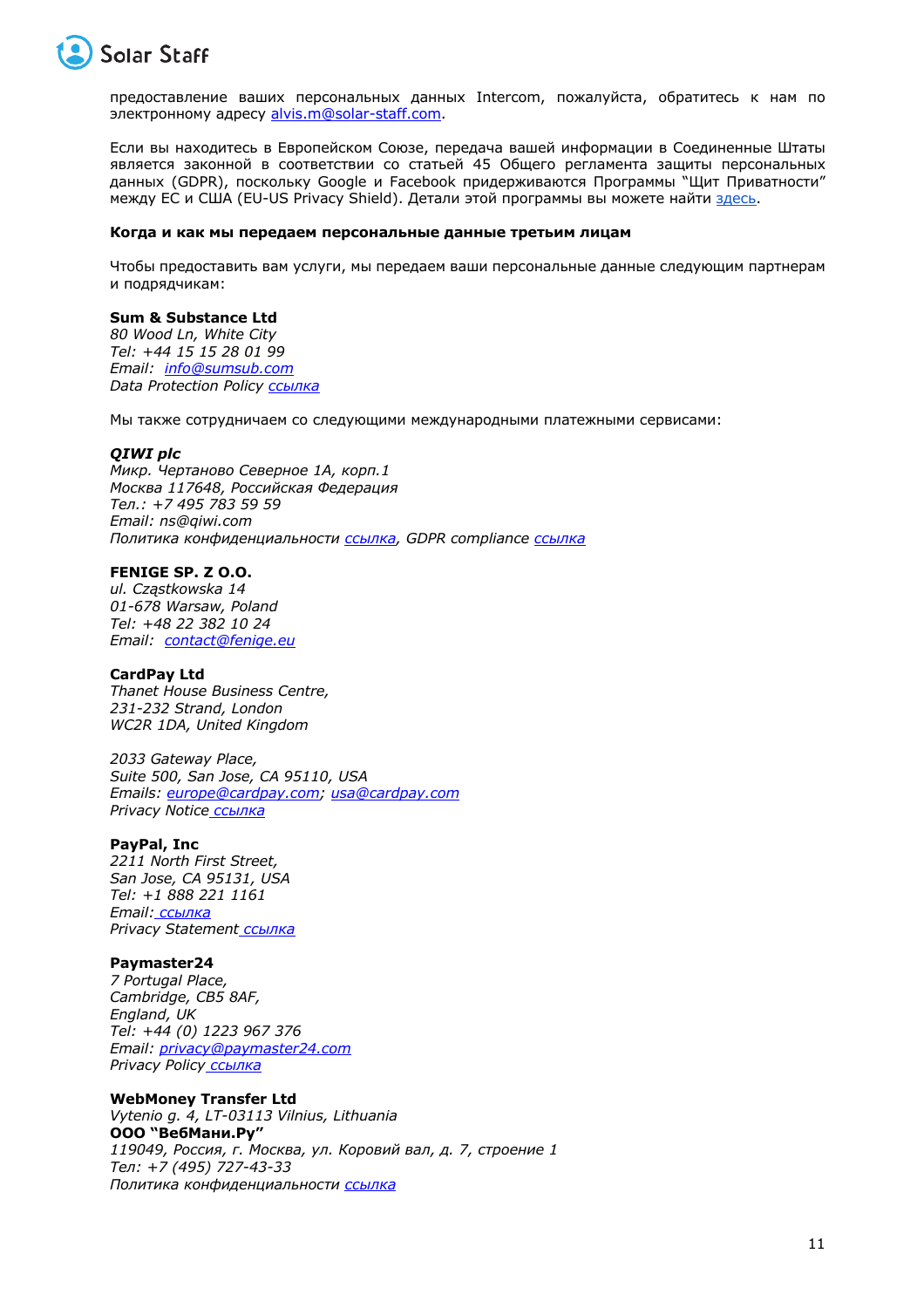

#### **JSC "ALFA-BANK"**

*Генеральная лицензия Банка России № 1326 от 16 января 2015 года 107078, Москва, ул. Каланчевская, 27 Тел: +7 495 620 91 91 Email: mail@alfabank.ru Политика в отношении обработки персональных данных ссылка, условия и принципы обработки персональных данных в соответствии с Регламентом GDPR ссылка*

# **Bank 131, LLC**

*Лицензия на осуществление банковских операций No. 3538 от 12 апреля 2019 года 420012, Российская Федерация, Республика Татарстан, город Казань, улица Некрасова, д. 38 Тел: +7 843 598 31 31 Email: partners@131.ru Политика в отношении обработки персональных данных ссылка*

#### **Rietumu Banka**

*Регистрационный номер 40003074497 7 Vesetas Street, Riga, LV-1013, the Republic of Latvia info@rietumu.lv Тел: +371 67025555 Политика конфиденциальности ссылка*

#### **Revolut Limited**

*4th Floor, 7 Westferry Circus E14 4HD London, United Kingdom Телl: +44 203 322 8352 Политика конфиденциальности ссылка*

Дополнительно, нам может потребоваться предоставить ваши персональные данные различным финансовым учреждениям, органам исполнительной власти или судам с целью соблюдения соответствующих законов, предотвращения мошенничества, обеспечения соблюдения договора, который мы заключили с вами, или для защиты наших прав, имущества или безопасности или прав, имущества или безопасности наших сотрудников или других лиц.

Кроме того, мы можем передать ваши персональные данные третьим лицам, если: (1) вы запрашиваете или даете разрешение на это; (2) в случае чрезвычайных ситуаций или стихийных бедствий; и (3) для разрешения споров, претензий или лицам, демонстрирующим юридические полномочия действовать от вашего имени.

#### **Ваши права**

Общий регламент защиты персональных данных Европейского союза и законы о приватности других стран наделяют Вас (субъекта данных) определенными правами.

Если вы хотите проверить, обрабатывает ли Solar Staff ваши персональные данные, или получить доступ к вашим данным, пожалуйста свяжитесь с нами по адресу alvis.m@solar-staff.com.

Вы также можете запросить информацию о: целях обработки; категориях обрабатываемых персональных данных; кому мы передаем ваши персональные данные; источнике данных (если вы не предоставили данные непосредственно нам); и как долго мы будем хранить ваши данные. Вы имеете право исправить ошибки в ваших персональных данных, имеющихся у Solar Staff. Вы можете потребовать, чтобы мы удалили ваши данные или прекратили их обработку при определенных условиях.

Если нашим законным основанием для обработки ваших персональных данных является контракт или пред-контрактные меры, и если это технически осуществимо, мы по вашему запросу предоставим вам ваши персональные данные или передадим их непосредственно другому контроллеру при определенных условиях. Если нашим законным основанием для обработки является легитимный интерес, вы имеете право возразить против такой обработки.

Во некоторых странах, вы имеете право подать жалобу в соответствующий орган по защите персональных данных, если вы считаете, что ваши данные обрабатываются незаконно.